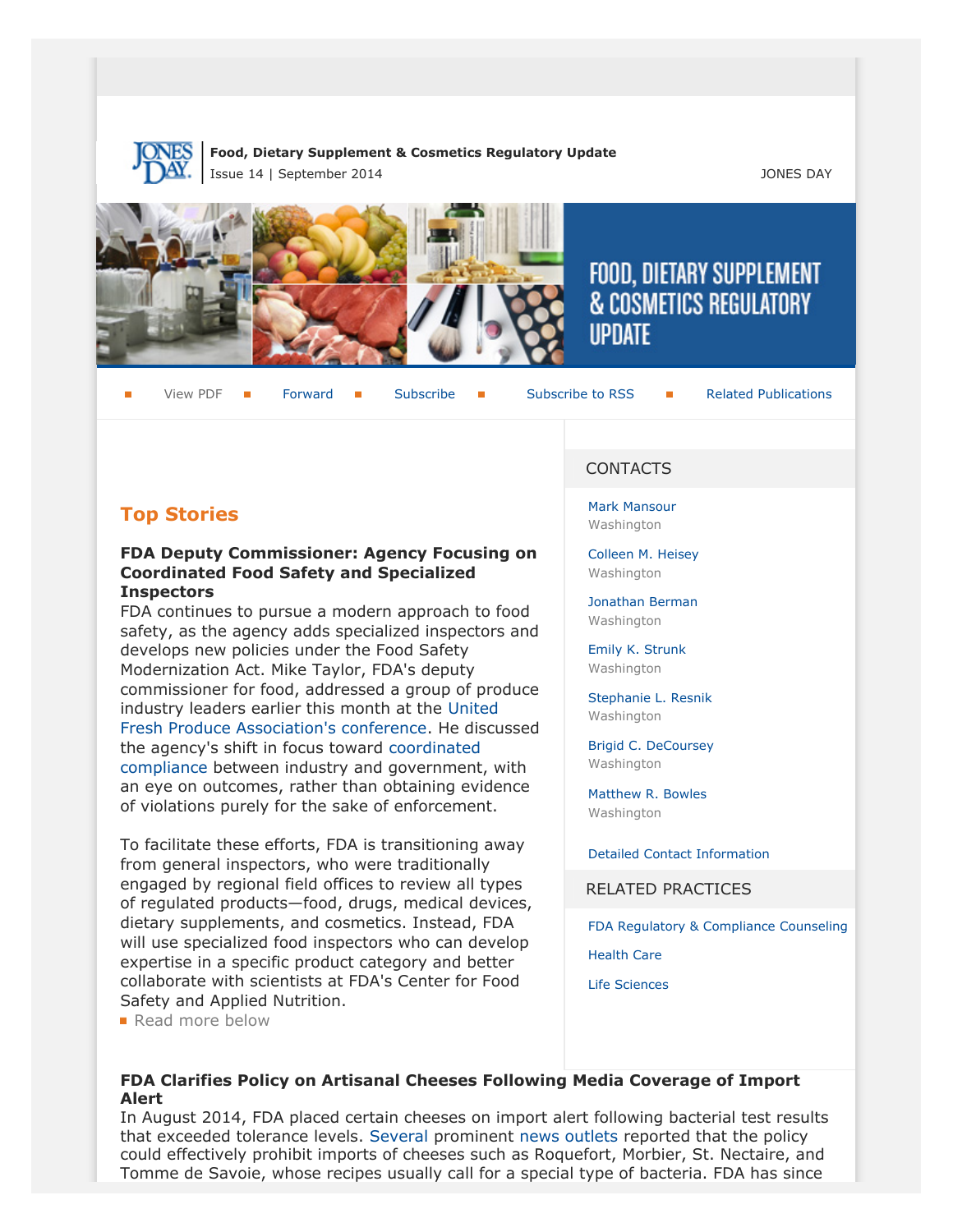issued an [update on the status of artisanal cheese](http://www.fda.gov/Food/NewsEvents/ucm413309.htm) to clarify that these stories "have incorrectly indicated that the FDA is banning Roquefort and other cheeses."

The update explains that FDA placed the products on import alert after nine cheese producers tested above threshold levels for non-toxigenic *E. coli*, suggesting that their products were made in unsanitary conditions. Since then, FDA has been working with industry groups, and based on discussions regarding the process and safety measures in place during artisanal cheesemaking, the agency has "adjusted its criteria for taking regulatory action based on [these test results]." FDA simultaneously revised the [import](http://www.accessdata.fda.gov/CMS_IA/importalert_9.html) [alert](http://www.accessdata.fda.gov/CMS_IA/importalert_9.html) to account for these new criteria, removing six of the nine cheese producers. Recent [correspondence](http://www.fda.gov/AboutFDA/CentersOffices/OfficeofFoods/CFSAN/CFSANFOIAElectronicReadingRoom/ucm413308.htm) with the American Cheese Society also indicates the agency is planning revisions to its [Compliance Program Guidance for Domestic and Imported Cheese](http://www.fda.gov/food/complianceenforcement/foodcomplianceprograms/ucm071496.htm) [Products.](http://www.fda.gov/food/complianceenforcement/foodcomplianceprograms/ucm071496.htm) Stakeholders may comment on the guidance at any time.

### **Groups Seek Rehearing in Second Circuit Case Challenging Livestock Antibiotic Policies**

On September 8, 2014, the Natural Resources Defense Council ("NRDC") and other groups filed a [petition](http://docs.nrdc.org/health/files/hea_14091102a.pdf) in the U.S. Court of Appeals for the Second Circuit, requesting en banc review of a three-judge panel ruling that FDA is not required to ban certain antibiotics in livestock feed. The petition argues that the panel majority overlooked the significance of an administrative procedure that compels FDA to withdraw approval of livestock antibiotics. NRDC argues that "[b]y holding that FDA need not act on its findings that approved drug uses are not shown to be safe, the majority writes the withdrawal provision out of the Food and Drug Act." In 1977, FDA proposed a plan to withdraw certain feed antibiotics based on concerns that microbes would spread to humans because of animal antibiotic resistance. When FDA abandoned the plan in 2011, NRDC and others brought the instant litigation to demand enforcement of the original assessment. The plaintiffs prevailed at the trial level, but [that decision was overturned](http://docs.nrdc.org/health/files/hea_14072401a.pdf) in July by the Second Circuit panel.

#### **Other News**

[Poultry Producer Reports Eliminating Use of Antibiotics in Hatcheries](http://www.nytimes.com/2014/09/04/business/perdue-eliminates-antibiotic-use-in-its-hatcheries.html?ref=health&_r=0)

[Federal Court Issues Injunction Against Manufacturer to Stop Sale of Dietary Supplements](http://www.fda.gov/NewsEvents/Newsroom/PressAnnouncements/ucm411390.htm)

[New Coalition Aims to Coordinate Advocacy Efforts to Reduce Antimicrobial Resistance](http://www.infectioncontroltoday.com/news/2014/09/idsa-convenes-new-national-stakeholder-group-on-antimicrobial-resistance.aspx)

[Chinese Authorities Arrest Six Over Expired Meat Incident](http://www.businessinsider.com/afp-china-arrests-six-from-osi-unit-in-food-scandal-2014-8)

### **Regulatory Updates**

### **FDA Plans to Evaluate Modifying Procedures for Combination Medicated Feeds**

In the [September 9, 2014,](http://www.gpo.gov/fdsys/pkg/FR-2014-09-09/pdf/2014-21226.pdf) *Federal Register*, FDA announced it will evaluate the use of statutory revisions and other modifications to the existing procedures and requirements related to the approval of combination drug medicated feeds. Currently, the use of multiple new animal drugs in the same medicated feed requires an approved new animal drug application ("NADA") for each new drug in the combination and a separate approved NADA for the combination new animal drug itself. Through a performance goals letter authorized by the Animal Drug User Fee Amendments of 2013 ("ADUFA III"), FDA and industry participants agreed to explore potential changes to the approval process. *Comments due September 9, 2015*.

**FDA to Explore Expanding Conditional Approvals for New Animal Drugs** In the [September 9, 2014,](http://www.gpo.gov/fdsys/pkg/FR-2014-09-09/pdf/2014-21227.pdf) *Federal Register*, FDA announced it will explore using statutory changes to expand the use of conditional approval beyond new animal drugs intended for

minor species or minor uses in major species. FDA is conducting this review pursuant to performance goals from ADUFA III. *Comments due March 9, 2015*.

**USDA Proposes Performance Standard for Importing Fruits and Vegetables** In the [September 9, 2014,](http://www.gpo.gov/fdsys/pkg/FR-2014-09-09/pdf/2014-21406.pdf) *Federal Register*, USDA proposed a rule to amend its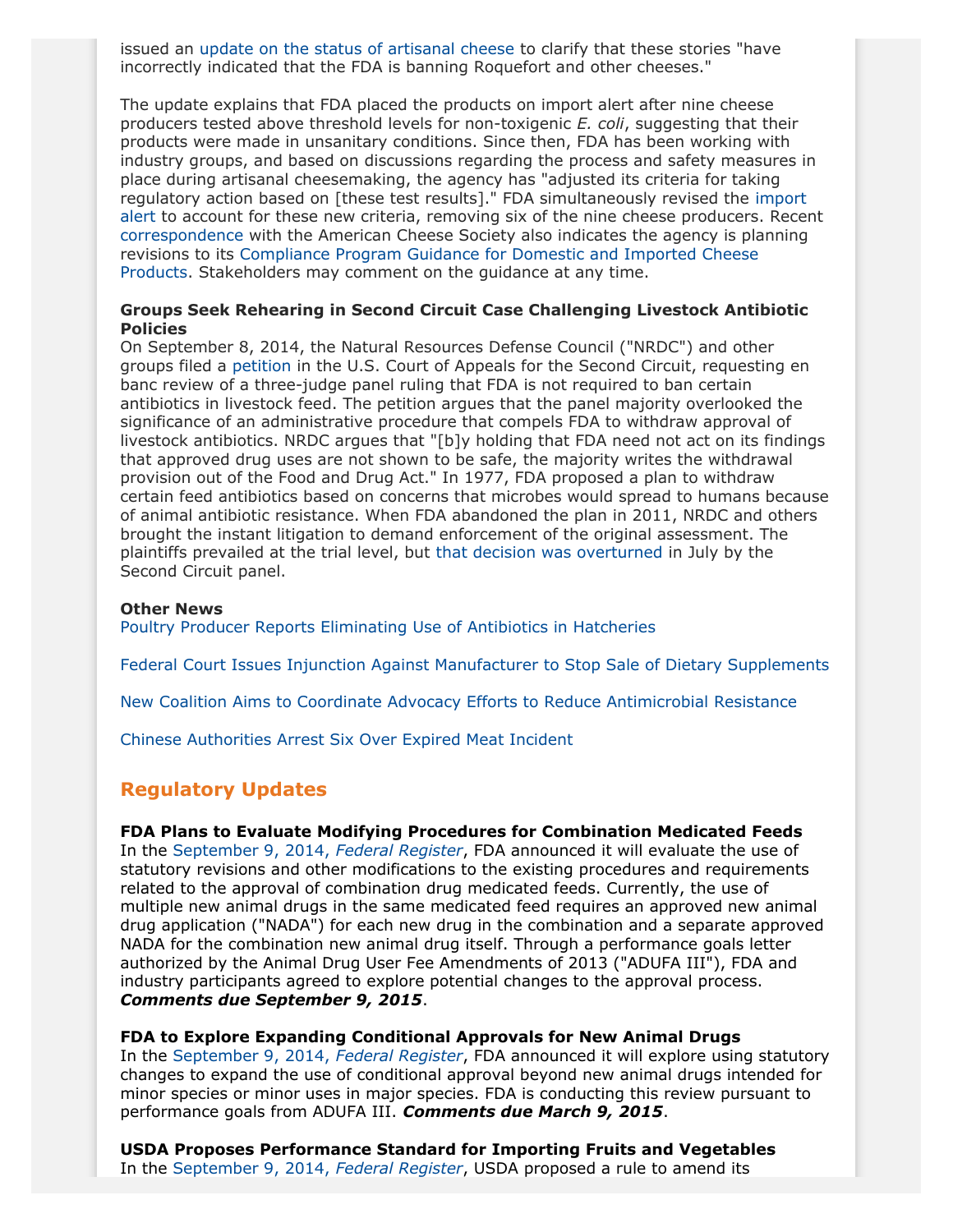regulations governing the importation of fruits and vegetables by broadening its existing performance standard to provide for approval of all new fruits and vegetables for importation into the United States, using a notice-based process and removing region- or commodity-specific requirements. The proposed rule also affects interstate movements of fruits and vegetables from Hawaii and the U.S. territories. *Comments due November 10, 2014*.

### **FDA Approves Seven New Animal Drugs**

In the [September 8, 2014,](http://www.gpo.gov/fdsys/pkg/FR-2014-09-08/pdf/2014-20325.pdf) *Federal Register*, FDA announced it has amended the animal drug regulations to reflect approvals for the following new animal drug applications: buprenorphine, carprofen, danofloxacin, follicle stimulating hormone, ractopamine, salinomycin, and tylosin.

### **FDA Rules Michigan Counties Free of Bovine Tuberculosis**

In the [September 10, 2014,](http://www.gpo.gov/fdsys/pkg/FR-2014-09-10/pdf/2014-21583.pdf) *Federal Register*, USDA announced that several Michigan counties met the criteria for relieving certain restrictions on the interstate movement of cattle and bison from those areas. *Comments due November 10, 2014*.

### **USDA Affirms Rule on Soybean Promotion**

In the [September 10, 2014,](http://www.gpo.gov/fdsys/pkg/FR-2014-09-10/pdf/2014-21512.pdf) *Federal Register*, USDA affirmed its interim rule amending the procedures to request a referendum under the Soybean Checkoff Program, a federal program that invests collections from the prior season's profits in research and promotion efforts. The rule is effective as of September 11, 2014.

### **USDA Issues Final Rule on Importation of Litchi and Longan Fruit From Vietnam**

In the [September 4, 2014,](http://www.gpo.gov/fdsys/pkg/FR-2014-09-04/pdf/2014-21113.pdf) *Federal Register*, USDA issued a final rule amending the fruits and vegetables regulations to allow the importation of litchi and longan fruit from Vietnam into the continental United States. Based on a recent risk assessment, the agency has determined such fruit can be safely imported provided certain conditions are met.

### **USDA Issues Proposed Rule to Consolidate and Update Farm Service Environmental Regulations**

In the [September 3, 2014,](http://www.gpo.gov/fdsys/pkg/FR-2014-09-03/pdf/2014-20836.pdf) *Federal Register*, USDA's Farm Service Agency ("FSA") issued a proposed rule to consolidate, update, and amend its regulations implementing the National Environmental Policy Act of 1969 ("NEPA"). FSA's NEPA regulations have been in place since 1980. The proposed changes would address the increased scope of FSA programs and better align the agency's rules with the President's Council on Environmental Quality regulations and guidance on NEPA. *Comments due December 2, 2014*.

### **FDA Information Collection Activities**

Since the last *Update*, there have been no FDA information collectivities related to food, dietary supplements, or cosmetics.

### **USDA Information Collection Activities**

### **USDA Announced the Opportunity to Comment on the Following Proposed Information Collections**

[Supplemental Nutrition Assistance Program Pre-Screening Tool](http://www.gpo.gov/fdsys/pkg/FR-2014-09-16/pdf/2014-21948.pdf) (*comments due November 17, 2014*)

**USDA Announced the Opportunity to Comment on the Following Request for Revisions to and/or Extensions of Approval of Information Collections** [Control of Chronic Wasting Disease](http://www.gpo.gov/fdsys/pkg/FR-2014-09-04/pdf/2014-21115.pdf) (*comments due November 3, 2014*)

[Guidelines for the Transfer of Excess Computers or Other Technical Equipment Pursuant](http://www.gpo.gov/fdsys/pkg/FR-2014-09-11/pdf/2014-21669.pdf) [to Section 14220 of the 2008 Farm Bill](http://www.gpo.gov/fdsys/pkg/FR-2014-09-11/pdf/2014-21669.pdf) (*comments due November 11, 2014*)

**USDA Announced the Following Information Collections Have Been Submitted to**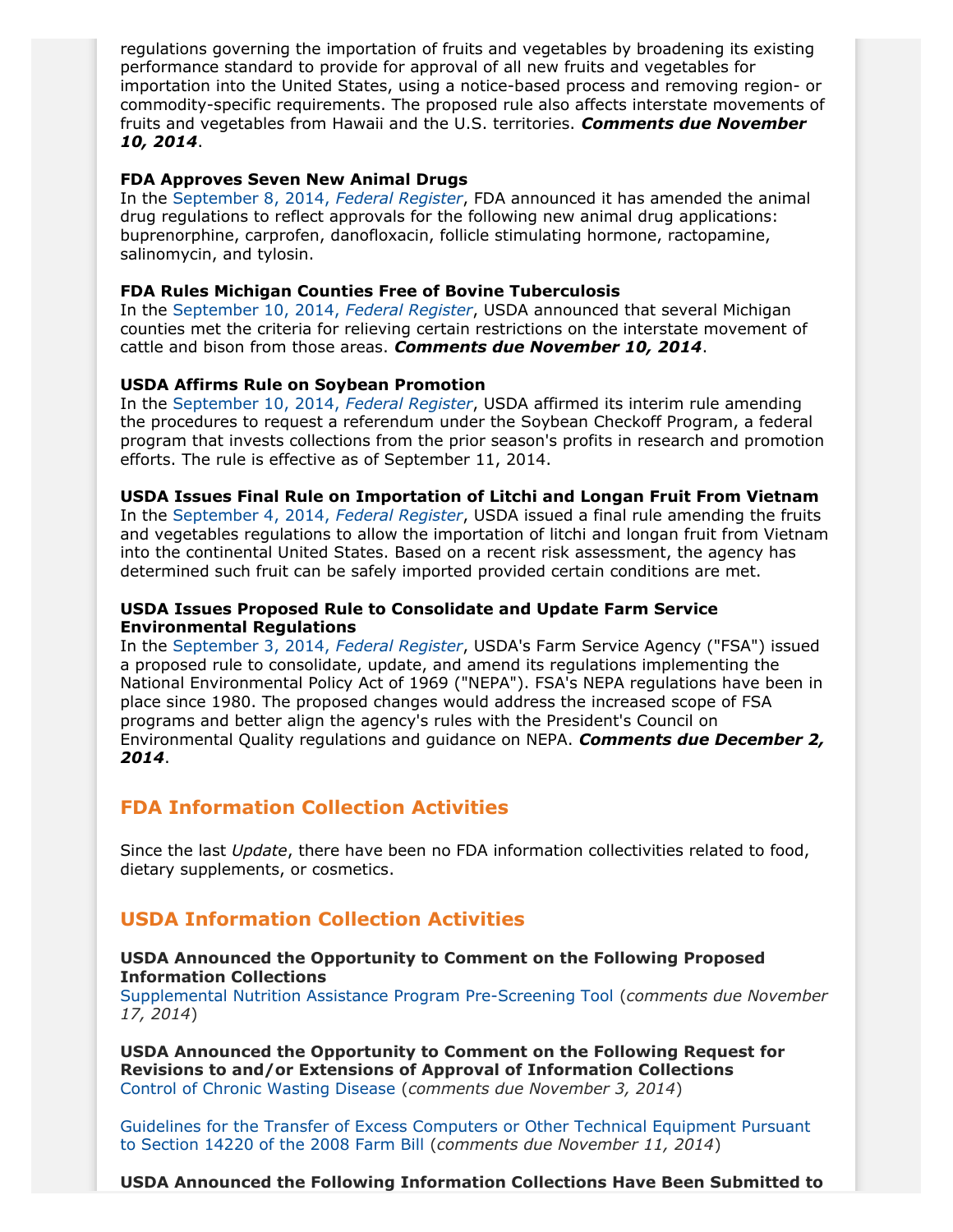### **OMB**

[Application Package and Reporting Requirements for the Veterinary Medicine Loan](http://www.gpo.gov/fdsys/pkg/FR-2014-09-03/pdf/2014-20828.pdf) [Repayment Program](http://www.gpo.gov/fdsys/pkg/FR-2014-09-03/pdf/2014-20828.pdf) (*comments due to OMB October 3, 2014*)

[2014 Tenure, Ownership, and Transition of Agricultural Land](http://www.gpo.gov/fdsys/pkg/FR-2014-09-12/pdf/2014-21723.pdf) (*comments due to OMB October 14, 2014*)

[Supplemental Nutrition Assistance Program Case and Procedural Case Action Review](http://www.gpo.gov/fdsys/pkg/FR-2014-09-16/pdf/2014-21947.pdf) [Schedule](http://www.gpo.gov/fdsys/pkg/FR-2014-09-16/pdf/2014-21947.pdf) (*comments due to OMB October 16, 2014*)

#### **Other USDA Announcements**

[USDA Announces Change in Maturity Requirements for Avocados Grown in South Florida](http://www.gpo.gov/fdsys/pkg/FR-2014-09-16/pdf/2014-22052.pdf) [and Imported Avocados](http://www.gpo.gov/fdsys/pkg/FR-2014-09-16/pdf/2014-22052.pdf) (*comments due November 17, 2014*)

[USDA Announces Determination of Total Amounts of Fiscal Year 2015 WTO Tariff-Rate](http://www.gpo.gov/fdsys/pkg/FR-2014-09-04/pdf/2014-20974.pdf) [Quotas for Raw Cane Sugar and Certain Sugars, Syrups, and Molasses](http://www.gpo.gov/fdsys/pkg/FR-2014-09-04/pdf/2014-20974.pdf)

### **Upcoming Meetings, Workshops, and Conferences**

[Meeting of the Codex Committee on Food Labeling,](http://www.gpo.gov/fdsys/pkg/FR-2014-08-28/pdf/2014-20417.pdf) September 23, 2014, in Washington, D.C.

[Meeting of the Council for Native American Farming and Ranching](http://www.gpo.gov/fdsys/pkg/FR-2014-09-05/pdf/2014-21181.pdf), September 25–26, 2014, in Washington, D.C.

[Fruit and Vegetable Industry Advisory Committee Meeting](http://www.gpo.gov/fdsys/pkg/FR-2014-09-03/pdf/2014-20833.pdf), September 29–30, 2014, in Arlington, VA.

[Meeting of the Codex Committee on Nutrition and Foods for Special Dietary Uses,](http://www.gpo.gov/fdsys/pkg/FR-2014-09-10/pdf/2014-21551.pdf) October 28, 2014, College Park, MD.

[Meeting of the Organic Standards Board](http://www.gpo.gov/fdsys/pkg/FR-2014-09-08/pdf/2014-21292.pdf), October 28–30, 2014, Louisville, KY.

[FDA Risk Communications Advisory Committee Meeting](http://www.gpo.gov/fdsys/pkg/FR-2014-08-28/pdf/2014-20481.pdf), November 3–4, 2014, in Washington, D.C.

[FDA Food Advisory Committee Meeting,](http://www.gpo.gov/fdsys/pkg/FR-2014-08-19/pdf/2014-19601.pdf) December 16–17, 2014, in Washington, D.C.

### **Enforcement Updates**

#### **Recent Product Recalls**

Recent food recalls involved undeclared allergens, microbial and foreign material contaminations, and choking hazards.

Ground black pepper products and a brand of salad kits were recalled by their manufacturers because of potential *Salmonella* contamination. Another company called back pasta sauces because of high risks of botulism, a potentially fatal foodborne illness. In addition, a manufacturer recalled some bite-sized snacks because they pose choking hazards to children, and another company recalled certain bagels after some packages were found containing tiny glass particles.

USDA posted information about recalls of certain beef jerky and sausage products due to undeclared allergens. Another company recalled raw chicken because of deviations in temperature during its processing.

For a complete list of product recalls, click [here](http://www.fda.gov/safety/recalls/) for FDA-regulated products, and [here](http://www.fsis.usda.gov/wps/portal/fsis/topics/recalls-and-public-health-alerts/current-recalls-and-alerts) for USDA-regulated products.

#### **Recent Warning Letters**

Since the last *Update*, FDA posted warning letters to two canning companies for various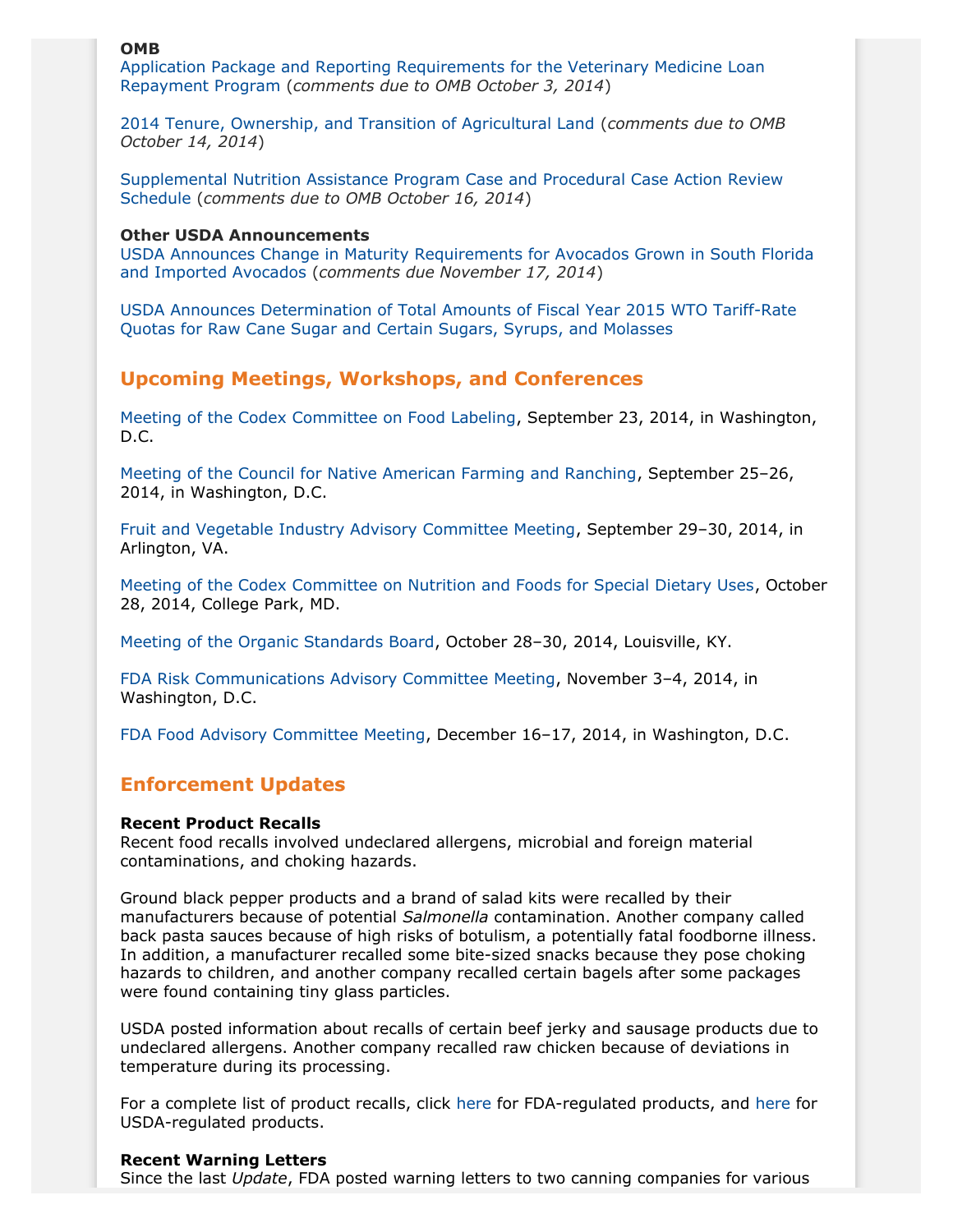violations, including packaging food in insanitary conditions and failing to submit scheduled processes to FDA.

Five seafood processing facilities were cited for hazard analysis and critical control points violations. One of these, a noodle company, also failed to label artificial flavoring in its shrimp products.

In addition, FDA issued warning letters to two farms for illegal drug residue found in cows sold for slaughter.

Click [here](http://www.fda.gov/iceci/enforcementactions/WarningLetters/default.htm) for FDA's Warning Letters Home page (scroll down for listing of recently posted Warning Letters).

### <span id="page-4-0"></span>**Jones Day FDA Regulatory & Compliance Counseling Contacts**

**[Mark Mansour](http://www.jonesday.com/mmansour)** Washington +1.202.879.3883 [mmansour@jonesday.com](mailto:mmansour@jonesday.com)

**[Stephanie L. Resnik](http://www.jonesday.com/sresnik)** Washington +1.202.879.5458 [sresnik@jonesday.com](mailto:sresnick@jonesday.com)



**[Brigid C. DeCoursey](http://www.jonesday.com/bdecoursey)**

Washington +1.202.879.3651

**[Jonathan Berman](http://www.jonesday.com/jberman)** Washington +1.202.879.3669 [jberman@jonesday.com](mailto:jberman@jonesday.com)

**[Emily K. Strunk](http://www.jonesday.com/estrunk)** Washington +1.202.879.3778 [estrunk@jonesday.com](mailto:estrunk@jonesday.com)

[bdecoursey@jonesday.com](mailto:bdecoursey@jonesday.com) [mbowles@jonesday.com](mailto:mbowles@jonesday.com) **[Matthew R. Bowles](http://www.jonesday.com/mbowles)** Washington +1.202.879.3604



Follow us on:  $\begin{array}{|c|c|c|c|c|c|}\n\hline\n\end{array}$   $\begin{array}{|c|c|c|c|c|}\n\hline\n\end{array}$   $\begin{array}{|c|c|c|c|}\n\hline\n\end{array}$  Dones Day is a legal institution with 2,400 lawyers on five continents. We are One Firm Worldwide<sup>SM</sup>.

**Disclaimer:** Jones Day publications should not be construed as legal advice on any specific facts or circumstances. The contents are intended for general information purposes only and may not be quoted or referred to in any other publication or proceeding without the prior written consent of the Firm, to be given or withheld at our discretion. The electronic mailing/distribution of this publication is not intended to create, and receipt of it does not constitute, an attorney-client relationship. The views set forth herein are the personal views of the author and do not necessarily reflect those of the Firm.

© 2014 Jones Day. All rights reserved. 51 Louisiana Avenue, N.W., Washington, D.C. 20001-2113 [www.jonesday.com](http://www.jonesday.com)

[Click here](http://thewritestuff.jonesday.com/ro/) to opt-out of this communication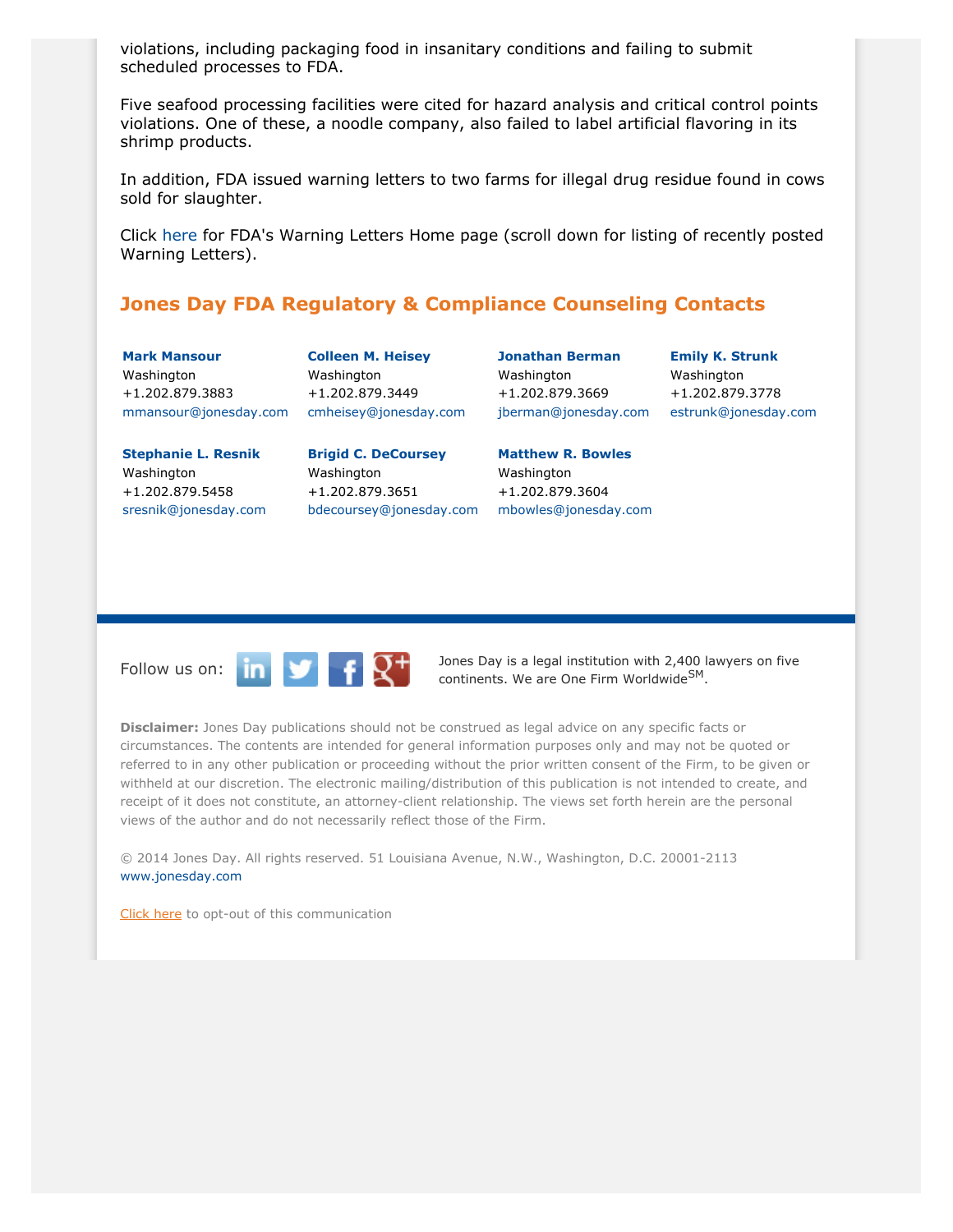

### **Food, Dietary Supplement & Cosmetics Regulatory Update** Issue 14 | September 2014 JONES DAY







# FOOD, DIETARY SUPPLEMENT **& COSMETICS REGULATORY IIPDATF**

View PDF **[Forward](http://thewritestuff.jonesday.com/cff/eff98a643f0df2827f937a8bbd808fa3043d606c/) Forward [Subscribe](http://www.jonesday.com/newsknowledge/publications.aspx) Gubscribe to RSS** [Related Publications](http://www.jonesday.com/experiencepractices/servicedetail.aspx?serviceid=593cb647-a5c4-49c3-9086-fedc34b24e1d§ion=Publications)

## **Top Stories**

### **FDA Deputy Commissioner: Agency Focusing on Coordinated Food Safety and Specialized Inspectors**

FDA continues to pursue a modern approach to food safety, as the agency adds specialized inspectors and develops new policies under the Food Safety Modernization Act. Mike Taylor, FDA's deputy commissioner for food, addressed a group of produce industry leaders earlier this month at the [United](http://producenews.com/news-dep-menu/test-featured/13996-fda-s-taylor-says-food-safety-inspections-to-change-in-post-fsma) [Fresh Produce Association's conference](http://producenews.com/news-dep-menu/test-featured/13996-fda-s-taylor-says-food-safety-inspections-to-change-in-post-fsma). He discussed the agency's shift in focus toward [coordinated](http://www.foodsafetymagazine.com/news/fdas-taylor-stresses-industry-government-cooperation-to-enforce-fsma/) [compliance](http://www.foodsafetymagazine.com/news/fdas-taylor-stresses-industry-government-cooperation-to-enforce-fsma/) between industry and government, with an eye on outcomes, rather than obtaining evidence of violations purely for the sake of enforcement.

To facilitate these efforts, FDA is transitioning away from general inspectors, who were traditionally engaged by regional field offices to review all types of regulated products—food, drugs, medical devices, dietary supplements, and cosmetics. Instead, FDA will use specialized food inspectors who can develop expertise in a specific product category and better collaborate with scientists at FDA's Center for Food Safety and Applied Nutrition.

### CONTACTS

[Mark Mansour](http://www.jonesday.com/mmansour) Washington

[Colleen M. Heisey](http://www.jonesday.com/cmheisey) Washington

[Jonathan Berman](http://www.jonesday.com/jberman) **Washington** 

[Emily K. Strunk](http://www.jonesday.com/estrunk) Washington

[Stephanie L. Resnik](http://www.jonesday.com/sresnik) Washington

[Brigid C. DeCoursey](http://www.jonesday.com/bdecoursey) Washington

[Matthew R. Bowles](http://www.jonesday.com/mbowles) Washington

[Detailed Contact Information](#page-4-0)

RELATED PRACTICES

[FDA Regulatory & Compliance Counseling](http://www.jonesday.com/fdaregulatoryandcompliancecounseling/)

[Health Care](http://www.jonesday.com/Health-Care-Practices)

[Life Sciences](http://www.jonesday.com/lifesciences/)

Taylor said this new approach will help inspectors develop an understanding of each company's "food-safety culture," or commitment to compliance, which will, in turn, inform how often FDA needs to return for additional assessments. Taylor acknowledged that farm monitoring will be done in collaboration with state departments of agriculture. One week following his speech, FDA [announced](http://www.fda.gov/Food/NewsEvents/ConstituentUpdates/ucm414777.htm) a cooperative agreement with the National Association of State Departments of Agriculture to help plan and implement the national produce safety rule.